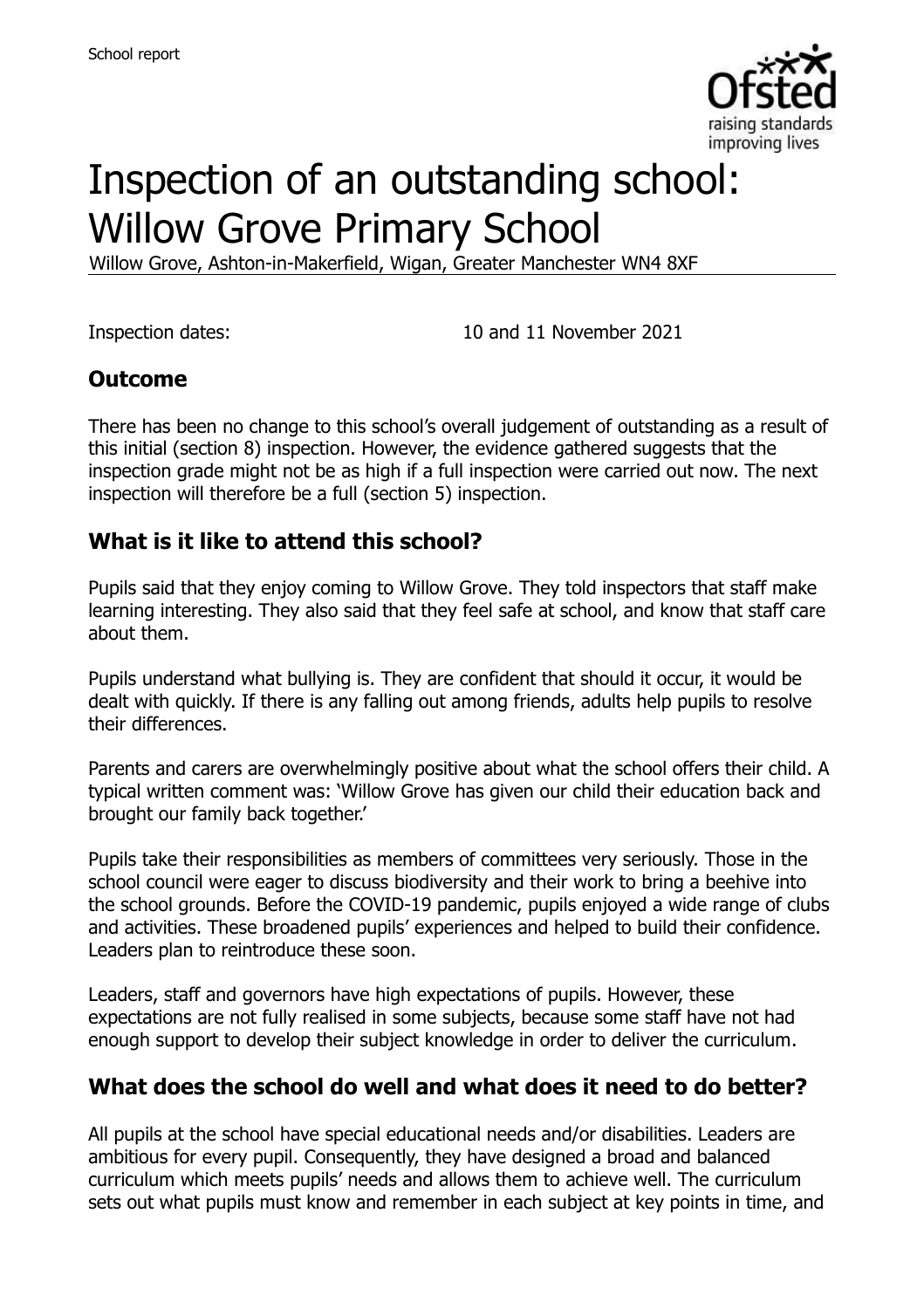

is carefully sequenced across both key stages. Senior leaders provide a comprehensive programme of training to support the leadership of different subjects. This allows most subject leaders to carefully consider the knowledge and skills that they want pupils to learn. Subject leaders are enthusiastic about their role. However, some are new to their post. These leaders have not had an opportunity to check how well pupils know and remember the curriculum.

Along with teachers, leaders are skilled at identifying and understanding the needs of pupils. For example, the personal, social and health education (PHSE) curriculum has been developed specifically to address the particular learning, social and emotional needs of pupils. Leaders give high priority to meeting these needs in line with the ethos of the school. Staff are adept at supporting pupils who have previously experienced trauma.

Pupils build on what they already know. For example, pupils use their knowledge of balance and counterbalance to help them when developing new techniques in gymnastics. Staff use assessment information well to identify any gaps in pupils' learning and to plan what pupils need to learn next. This provides a secure foundation of knowledge for the next stage in pupils' education.

Most staff deliver the curriculum with confidence. However, in some cases, the staff's subject knowledge is not well developed. This is especially true for a minority of staff who are new to the school. They have not received subject-specific training. This means that they are not able to deliver a minority of curriculum plans. This hinders pupils from knowing and remembering more over time.

Many pupils have gaps in their reading skills when they join the school. Therefore, leaders have made reading a high priority. A systematic approach to the teaching of phonics is in place. Pupils develop skills to read new words using their phonics knowledge. The books that they read match the sounds they know. This helps pupils with their fluency and accuracy when reading.

Pupils behave well in lessons and around school. They take pride in completing their work. Pupils told inspectors that any disruptions in lessons are dealt with swiftly.

Pupils learn to respect different cultures and religions through lessons, visits, visitors and assemblies. They particularly value the residential trips that develop teamwork and resilience. They respond well to the consistent routines of the school. The atmosphere in school is calm and productive. This helps pupils to behave well, work hard and concentrate in lessons.

Governors take their responsibilities seriously and carry out their roles effectively. They have an accurate view of the school's effectiveness, and provide challenge and support for leaders. Staff said that leaders are mindful of their workload and well-being.

In discussion with the headteacher, the inspectors agreed that PHSE or mathematics may usefully serve as a focus for deep dives in the next inspection.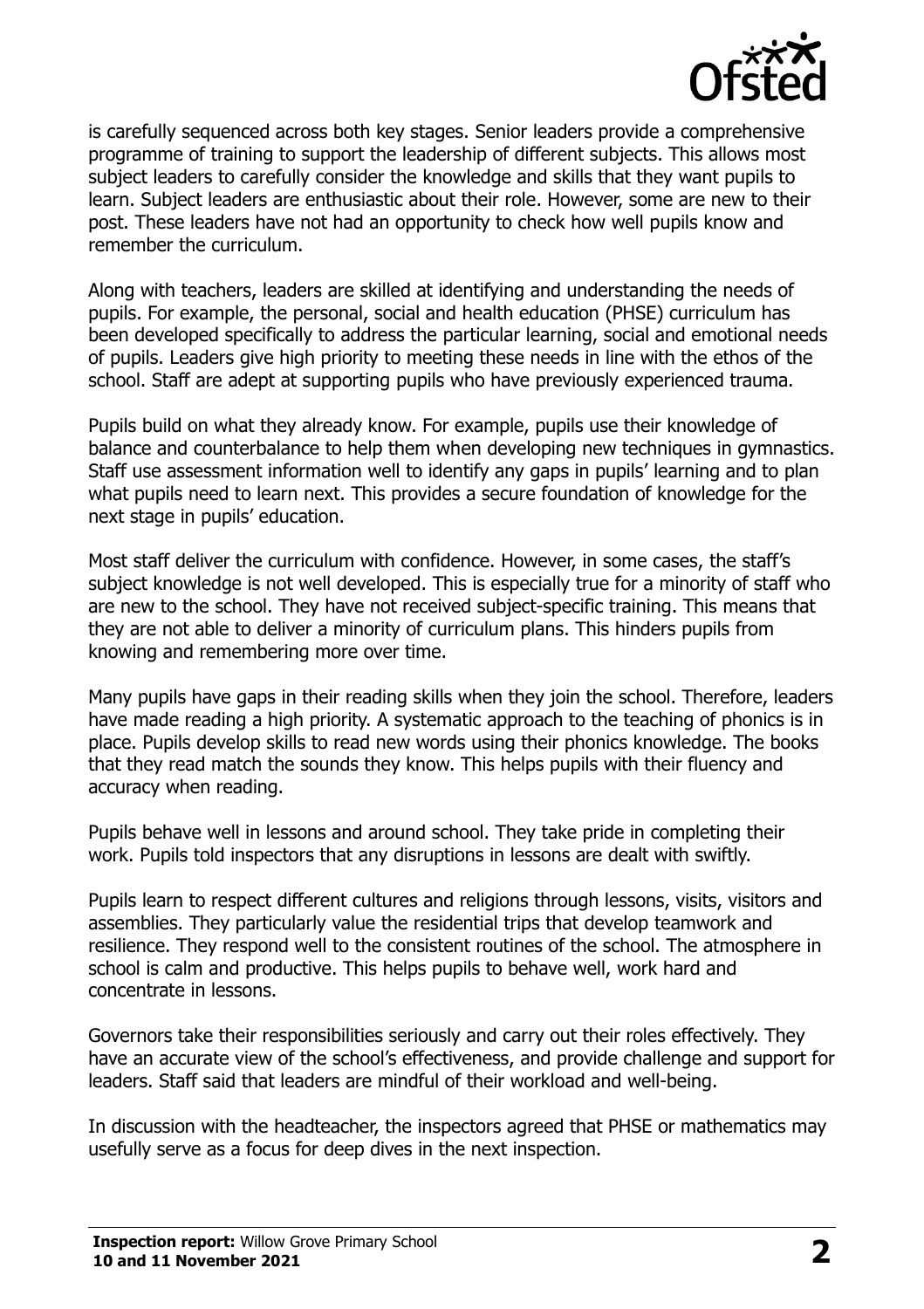

# **Safeguarding**

The arrangements for safeguarding are effective.

Pupils know that adults will listen to them if they are worried or concerned about anything. Pupils learn about safety through the curriculum. For example, they learn how to use the internet safely.

Staff receive frequent training in safeguarding. They are alert to possible signs of abuse or neglect, and report these promptly. The school's safeguarding team takes appropriate action in response to concerns raised. These actions are quick and are recorded in detail. Leaders work closely with other agencies, when needed, to ensure that pupils are safe.

# **What does the school need to do to improve?**

### **(Information for the school and appropriate authority)**

- Some subject leaders are new to their post. They have not had the opportunity to check how well pupils are learning the curriculum. This prevents them from knowing if pupils are learning as well as they should. It also stops them from providing clear guidance for their colleagues on how to deliver the curriculum. Senior leaders should ensure that new subject leaders have a greater influence over the quality of education in their areas of responsibility. This will help to ensure that pupils deepen their knowledge and understanding in these subjects.
- Some staff, including those who are new to the school, have not received subjectspecific training in all areas of the curriculum. This means that in some subjects, pupils are not able to achieve as well as they could. Leaders should ensure that staff have the necessary subject-specific knowledge to deliver the full curriculum with confidence. This will help staff to deliver the curriculum with higher levels of expertise, to help pupils to know and remember more.

# **Background**

When we have judged a school to be outstanding, we will then normally go into the school about once every four years to confirm that the school remains outstanding. This is called a section 8 inspection of a good or outstanding school, because it is carried out under section 8 of the Education Act 2005. We do not give graded judgements on a section 8 inspection. However, if we find evidence that a school would now receive a higher or lower grade, then the next inspection will be a section 5 inspection. Usually this is within one to two years of the date of the section 8 inspection. If we have serious concerns about safeguarding, behaviour or the quality of education, we will deem the section 8 inspection as a section 5 inspection immediately.

This is the second section 8 inspection since we judged the school to be outstanding in January 2011.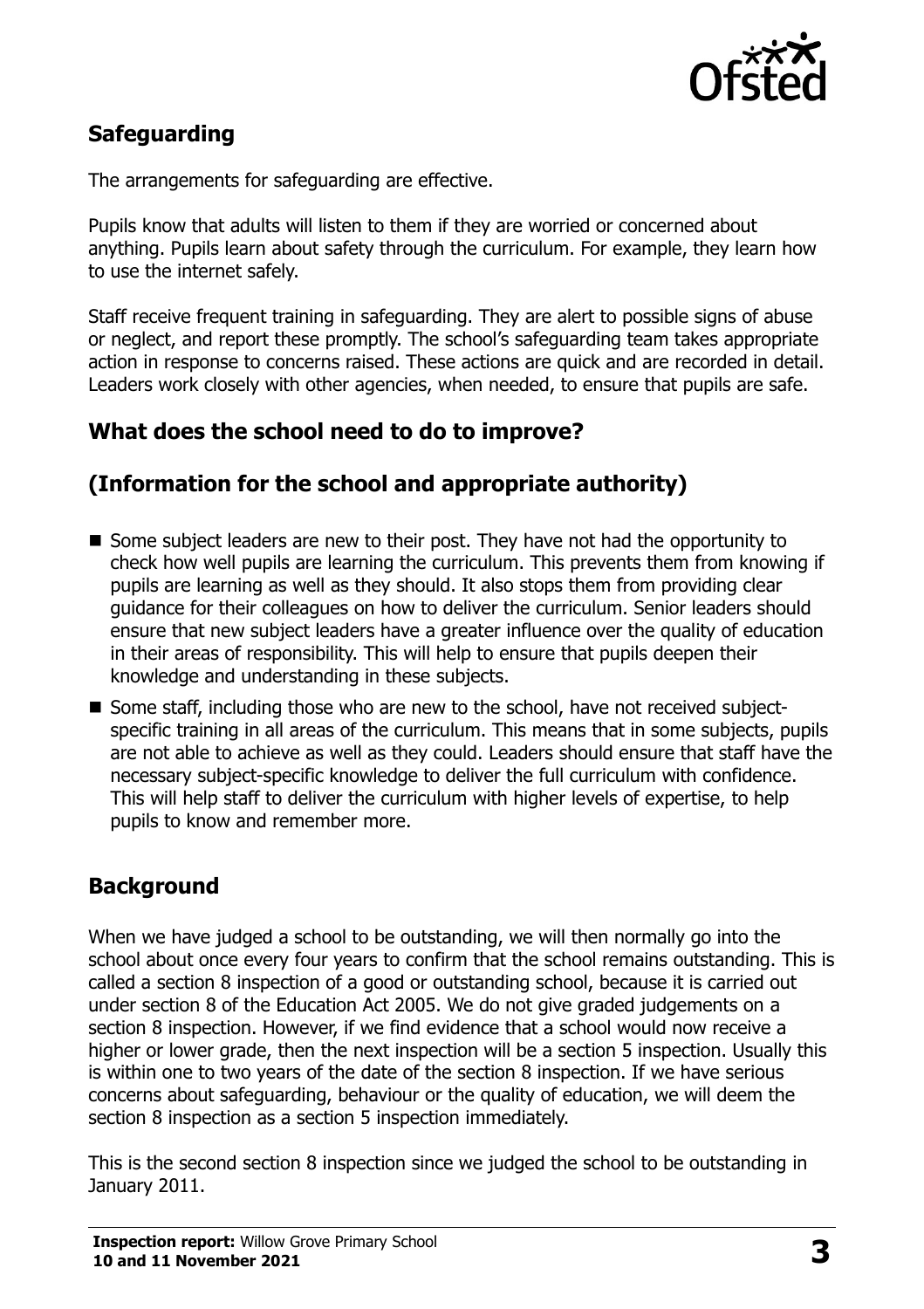

#### **How can I feed back my views?**

You can use [Ofsted Parent View](https://parentview.ofsted.gov.uk/) to give Ofsted your opinion on your child's school, or to find out what other parents and carers think. We use information from Ofsted Parent View when deciding which schools to inspect, when to inspect them and as part of their inspection.

The Department for Education has further [guidance](http://www.gov.uk/complain-about-school) on how to complain about a school.

If you are the school and you are not happy with the inspection or the report, you can [complain to Ofsted.](https://www.gov.uk/complain-ofsted-report)

#### **Further information**

You can search for [published performance information](http://www.compare-school-performance.service.gov.uk/) about the school.

In the report, '[disadvantaged pupils](http://www.gov.uk/guidance/pupil-premium-information-for-schools-and-alternative-provision-settings)' refers to those pupils who attract government pupil premium funding: pupils claiming free school meals at any point in the last six years and pupils in care or who left care through adoption or another formal route.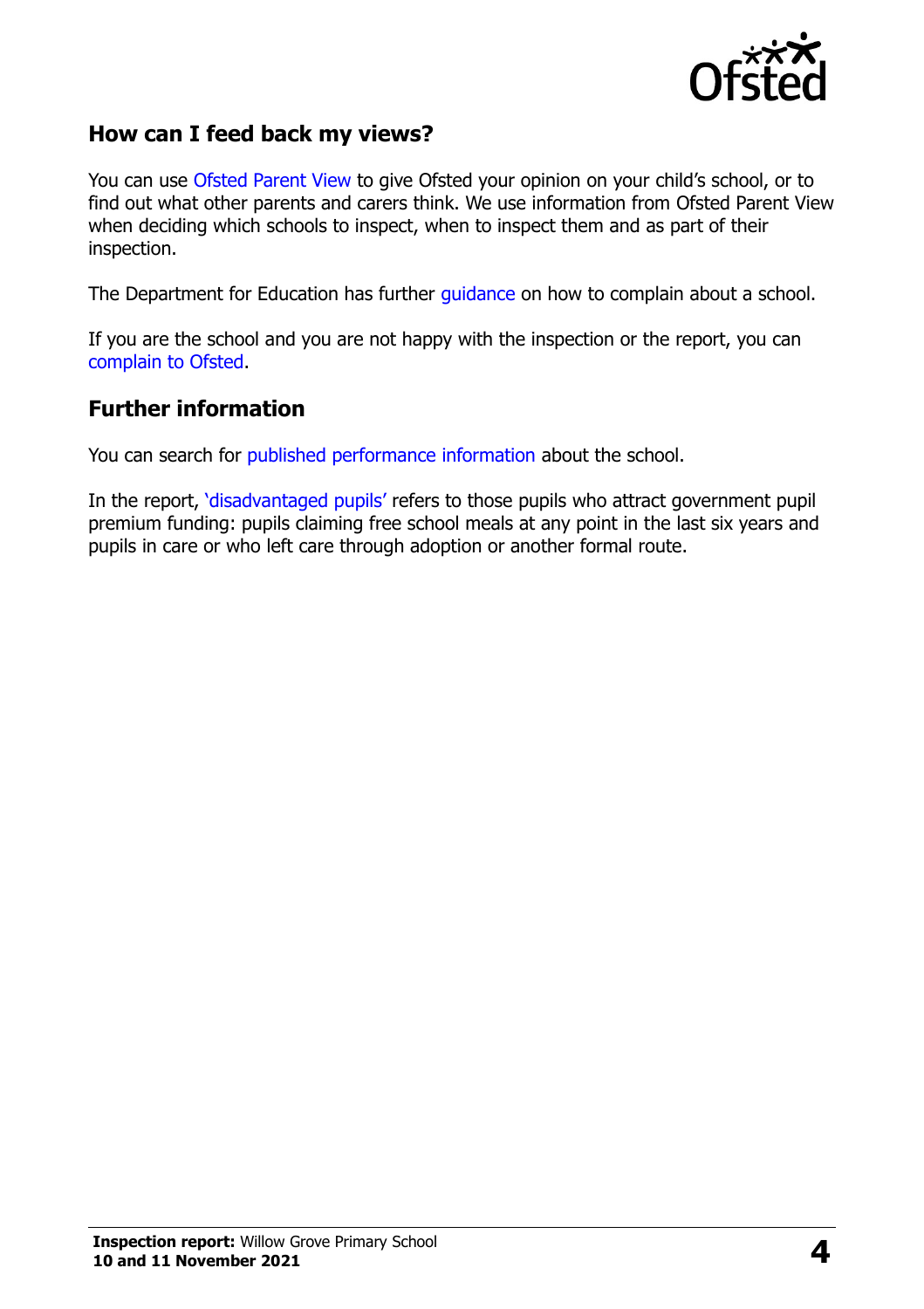

## **School details**

| Unique reference number             | 132155                                                               |
|-------------------------------------|----------------------------------------------------------------------|
| <b>Local authority</b>              | Wigan                                                                |
| <b>Inspection number</b>            | 10199587                                                             |
| <b>Type of school</b>               | Primary                                                              |
| <b>School category</b>              | Community special                                                    |
| Age range of pupils                 | 5 to 11                                                              |
| <b>Gender of pupils</b>             | Mixed                                                                |
| Number of pupils on the school roll | 63                                                                   |
| <b>Appropriate authority</b>        | The governing body                                                   |
| <b>Chair of governing body</b>      | Jackie Woods                                                         |
| <b>Headteacher</b>                  | Joanna Murphy                                                        |
| Website                             | www.willowgroveprimary.org.uk                                        |
| Date of previous inspection         | 19 January 2016, under section 8 of the<br><b>Education Act 2005</b> |

# **Information about this school**

■ The school does not make use of any alternative provision.

#### **Information about this inspection**

- This was the first routine inspection the school received since the COVID-19 pandemic began. Inspectors discussed the impact of the pandemic with school leaders and have taken that into account in their evaluation of the school.
- **Inspectors carried out deep dives in early reading, PHSE and mathematics. They held** discussions with senior leaders, subject leaders and teachers. They also talked to pupils about their learning, and scrutinised their work.
- In addition, inspectors considered other subjects as part of this inspection. They held discussions with the subject leaders, sampled work and talked to pupils.
- Inspectors met with senior leaders and reviewed documentation relating to safeguarding.
- Inspectors spoke with a representative of the local authority and external school partnership leaders. They reviewed a range of documents including those related to the school's self-evaluation and governance.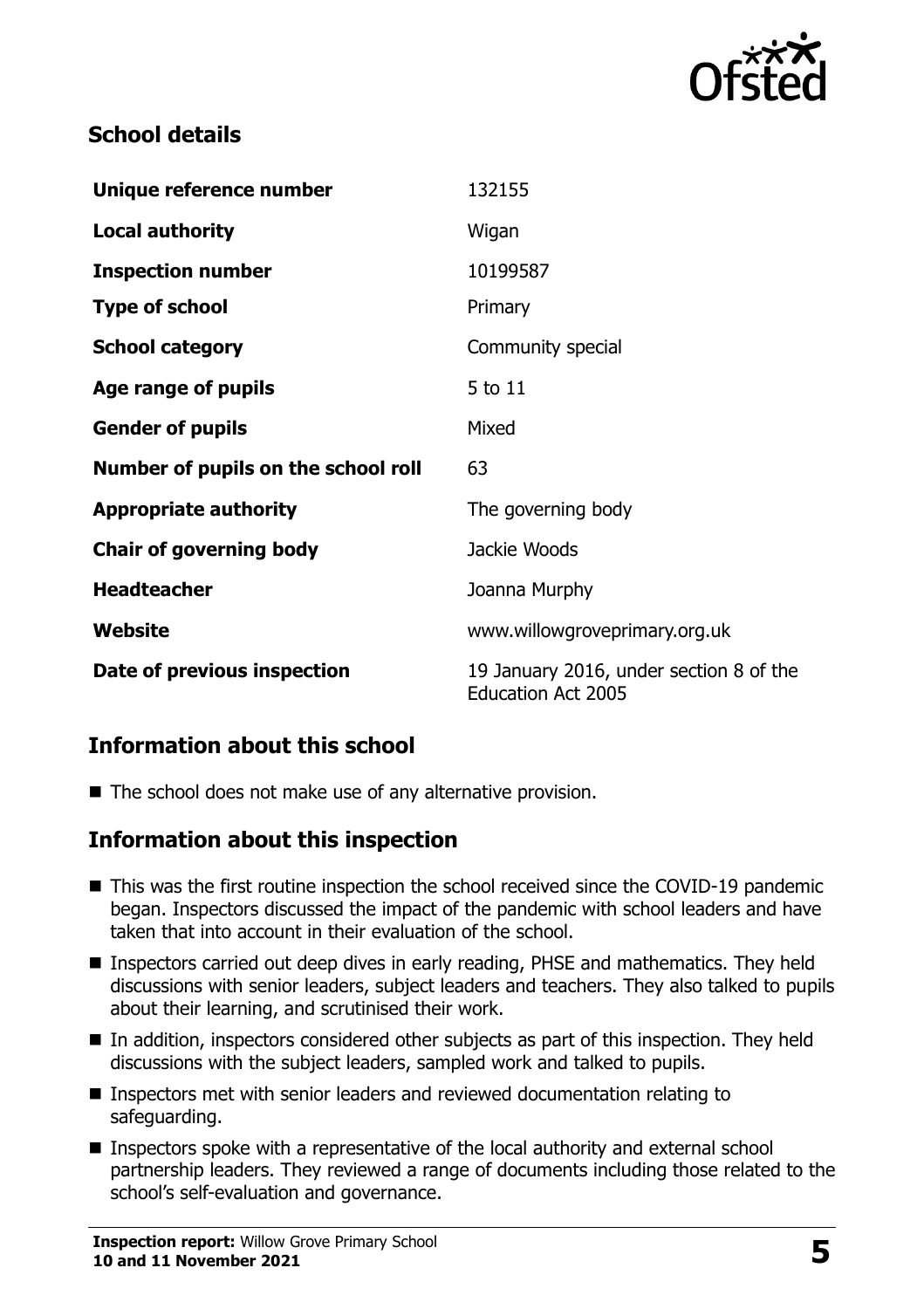

■ Inspectors talked to staff and pupils. They analysed the responses to Ofsted Parent View, including free-text responses. They also talked to parents before the school day.

#### **Inspection team**

Simon Hunter, lead inspector Her Majesty's Inspector

Julie Morley Ofsted Inspector